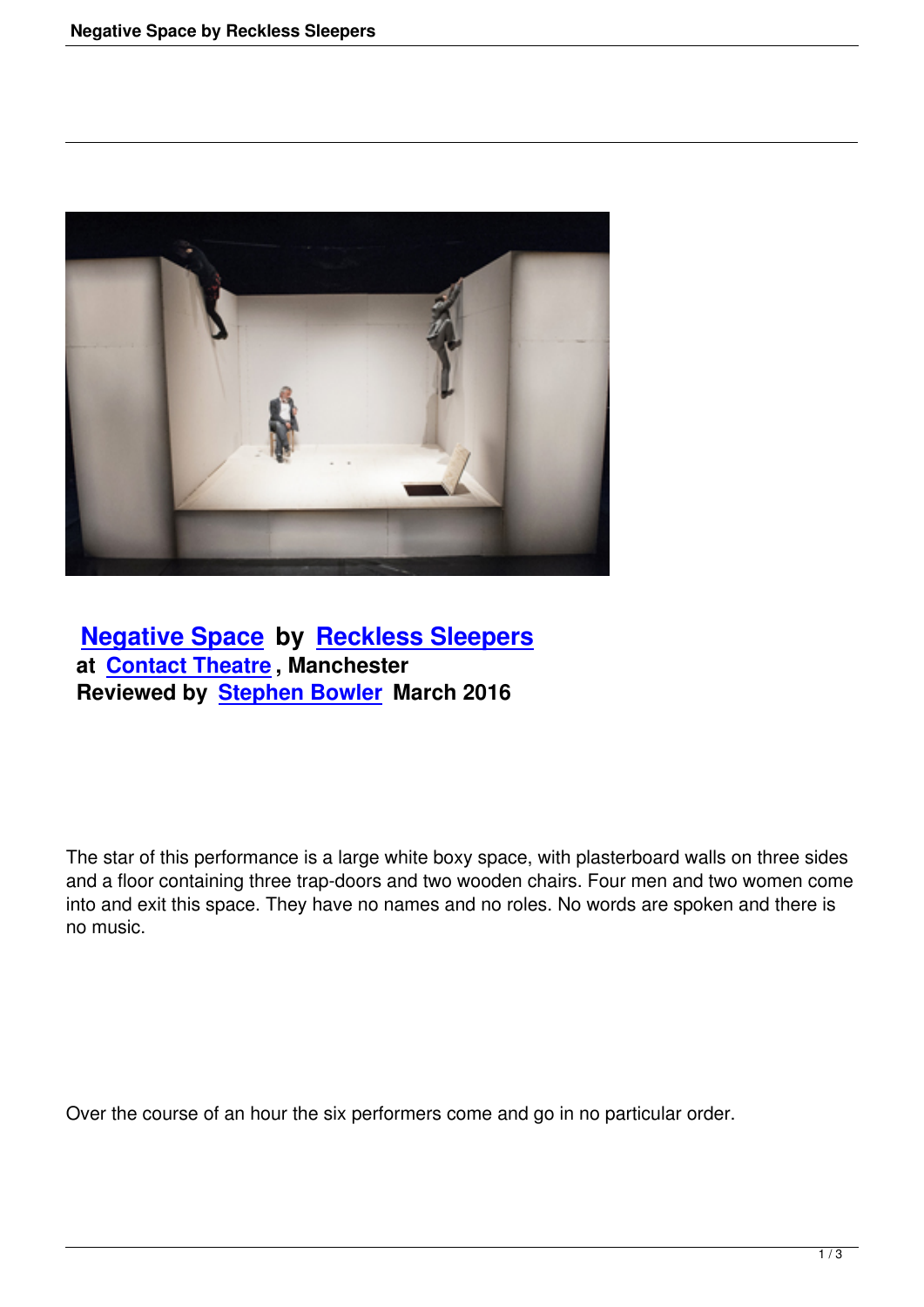An early sequence of moves suggest confinement and tension within the box and between the players, but this is soon displaced by a more porous agenda in which the boxy space begins to seem like a play structure, to be clambered upon and overcome. Things pick up when hammers are brought to bear upon the plasterboard walls. Before long the air is thick with plaster and flying debris, and the mood uglier as the boundaries of the box are repeatedly transgressed. By the end, it looks like Baader-Meinhof have gone berserk in B&Q.

Intensely physical, there is a circus-like quality to this performance. It isn't theatre. It is the opposite of theatre, a protest against character, plot and message. Think Laurel and Hardy as Situationist 'happening' and you're half way there. The other half, of course, is entirely up to you. Pick a reading, any reading; it's yours.



My reading is of violence as the key motif, as more or less legitimate response to limitations imposed by the 'negative space' of the box. Tensions and contradictions abound, but this, it seems to me, is the logic of the piece. A destructive process, bordering on rage, breaks down a negativity.